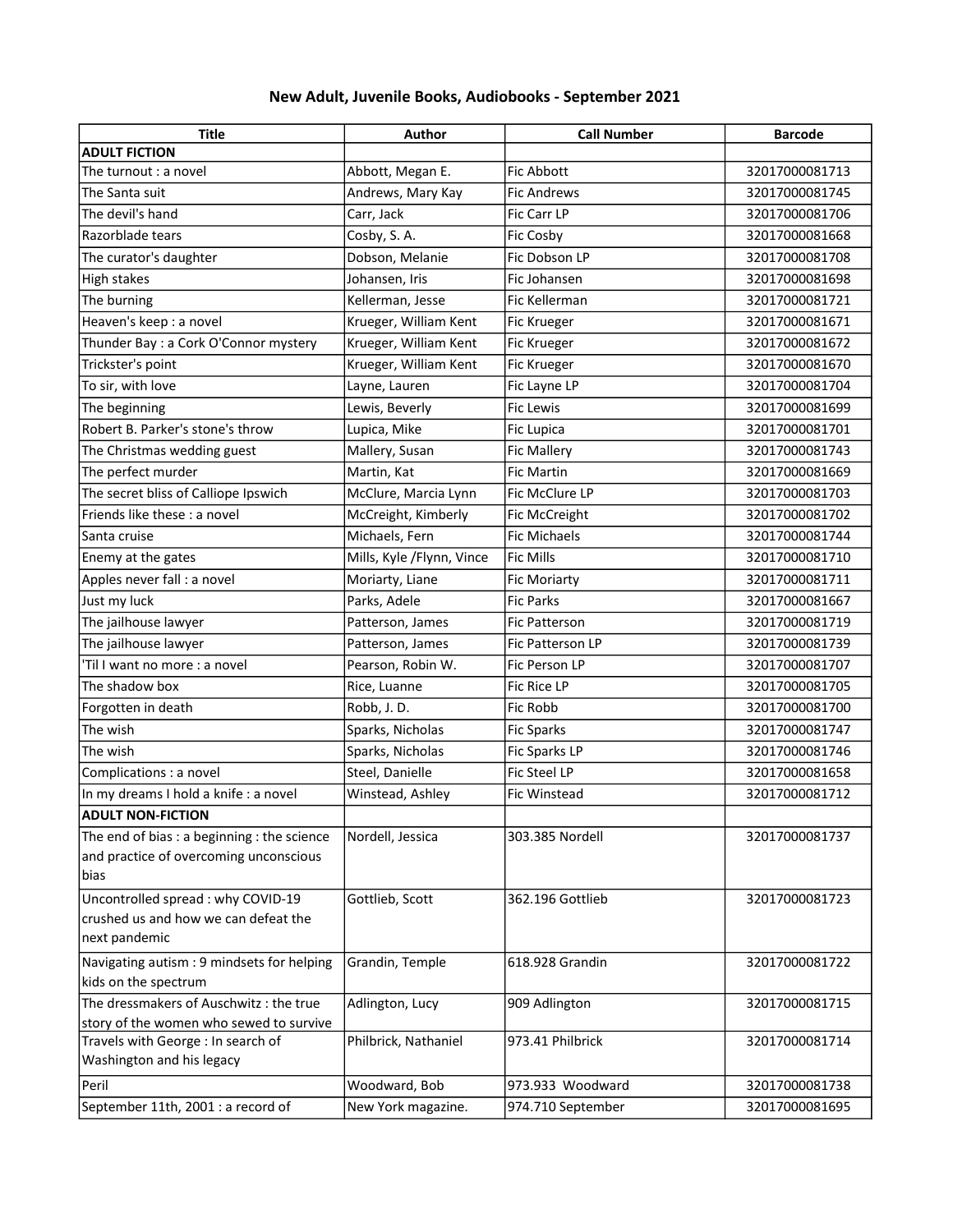## New Adult, Juvenile Books, Audiobooks - September 2021

| Title                                     | Author               | <b>Call Number</b>               | <b>Barcode</b> |
|-------------------------------------------|----------------------|----------------------------------|----------------|
| <b>AUDIOBOOKS</b>                         |                      |                                  |                |
| Apples never fall : a novel               | Moriarty, Liane      | CD Moriarty                      | 32017000081724 |
| The noise                                 | Patterson, James     | <b>CD Patterson</b>              | 32017000081677 |
| The Shadow                                | Patterson, James     | <b>CD Patterson</b>              | 32017000081696 |
| Ocean prey                                | Sandford, John       | <b>CD Sanford</b>                | 32017000081748 |
| Black ice : a thriller                    | Thor, Brad           | CD Thor                          | 32017000081749 |
| <b>JUVENILE FICTION &amp; NON-FICTION</b> |                      |                                  |                |
| Peppa's shiny apple                       | Azeem, Bakhtawar     | E Azeem Board Book               | 32017000081686 |
| Halloween party!                          | Nickelodeon          | E Blue Holidays Board Book       | 32017000081693 |
| Grannies.                                 |                      | E Bluey pb                       | 32017000081718 |
| There was an old lady who swallowed a     | Colandro, Lucille    | E Colandro Board Books (Holiday) | 32017000081685 |
| ghost!                                    |                      |                                  |                |
| I want to be  a firefighter               | Davies, Becky        | <b>E Davies Board Book</b>       | 32017000081687 |
| I want to be  an astronaut                | Davies, Becky        | E Davies Board Book              | 32017000081688 |
| Pete the Cat's groovy imagination         | Dean, James          | E Dean                           | 32017000081680 |
| Talent show trouble                       | Dean, James          | E Dean pb                        | 32017000081679 |
| Making new friends                        | Dean, James          | E Dean Reader                    | 32017000081742 |
| What is fall?                             | Espinosa, Genie      | E Espinosa Board Book            | 32017000081691 |
| 10 spooky pumpkins                        | Grimly, Gris         | E Grimly Holiday 1,2,3's         | 32017000081720 |
| Here we are : book of numbers             | Jeffers, Oliver      | E Jeffers 1,2,3's Board Book     | 32017000081683 |
| Here we are: book of animals              | Jeffers, Oliver      | E Jeffers ABC's Board Book       | 32017000081684 |
| Harley at bat!                            | Kaplan, Arie         | E Kaplan Reader                  | 32017000081694 |
| Little bat in night school                | Lies, Brian          | E Lies                           | 32017000081731 |
| Dakota Crumb: Tiny treasure hunter        | Michalak, Jamie      | <b>E</b> Michalak                | 32017000081730 |
| Meet the Shark family and friends         | Nickelodeon          | E Nickelodeon Reader pb          | 32017000081741 |
| Little fish lost                          | Pinkfong             | E Pinkfong Reader pb             | 32017000081740 |
| The Little Engine That Could              | Piper, Watty         | E Piper                          | 32017000081675 |
| Dozers don't doze                         | Rathjen, Melinda     | E Rathjen Board Book             | 32017000081690 |
| Happy meow-loween little pumpkin          | Rossner, Rose        | E Rossner Holdiays Board Book    | 32017000081689 |
| Little Blue Truck                         | Schertle, Alice      | E Schertle                       | 32017000081659 |
| Little Blue Truck leads the way           | Schertle, Alice      | E Schertle                       | 32017000081662 |
| Time for school, little blue truck        | Schertle, Alice      | E Schertle                       | 32017000081661 |
| Good night, Little Blue Truck             | Schertle, Alice      | E Schertle                       | 32017000081660 |
| Little Blue Truck's Valentine             | Schertle, Alice      | E Schertle Board Books           | 32017000081663 |
| Little Blue Truck's Christmas             | Schertle, Alice      | E Schertle Holiday Board Book    | 32017000081717 |
| Charlie & Mouse lost and found            | Snyder, Laurel       | E Snyder Reader                  | 32017000081729 |
| You are my sparkly mermaid                | Wan, Joyce           | E Wan Board Book                 | 32017000081692 |
| Feeling afraid                            | <b>Bullis, Amber</b> | J 155.4 Bullis                   | 32017000081755 |
| Feeling happy                             | <b>Bullis, Amber</b> | J 155.4 Bullis                   | 32017000081754 |
| Feeling mad                               | <b>Bullis, Amber</b> | J 155.4 Bullis                   | 32017000081753 |
| Feeling nervous                           | <b>Bullis, Amber</b> | J 155.4 Bullis                   | 32017000081752 |
| Feeling sad                               | <b>Bullis, Amber</b> | J 155.4 Bullis                   | 32017000081751 |
| Destination : Pennsylvania Avenue : a     | World Book, Inc.     | J 324.63 Destination             | 32017000081750 |
| guide to understanding U.S. presidential  |                      |                                  |                |
| elections                                 |                      |                                  |                |
| Tales of fearless girls                   | Otter, Isabel        | J 398.208 Otter                  | 32017000081682 |
| Just you and me                           | Ward, Jennifer       | J 577.85 Ward                    | 32017000081716 |